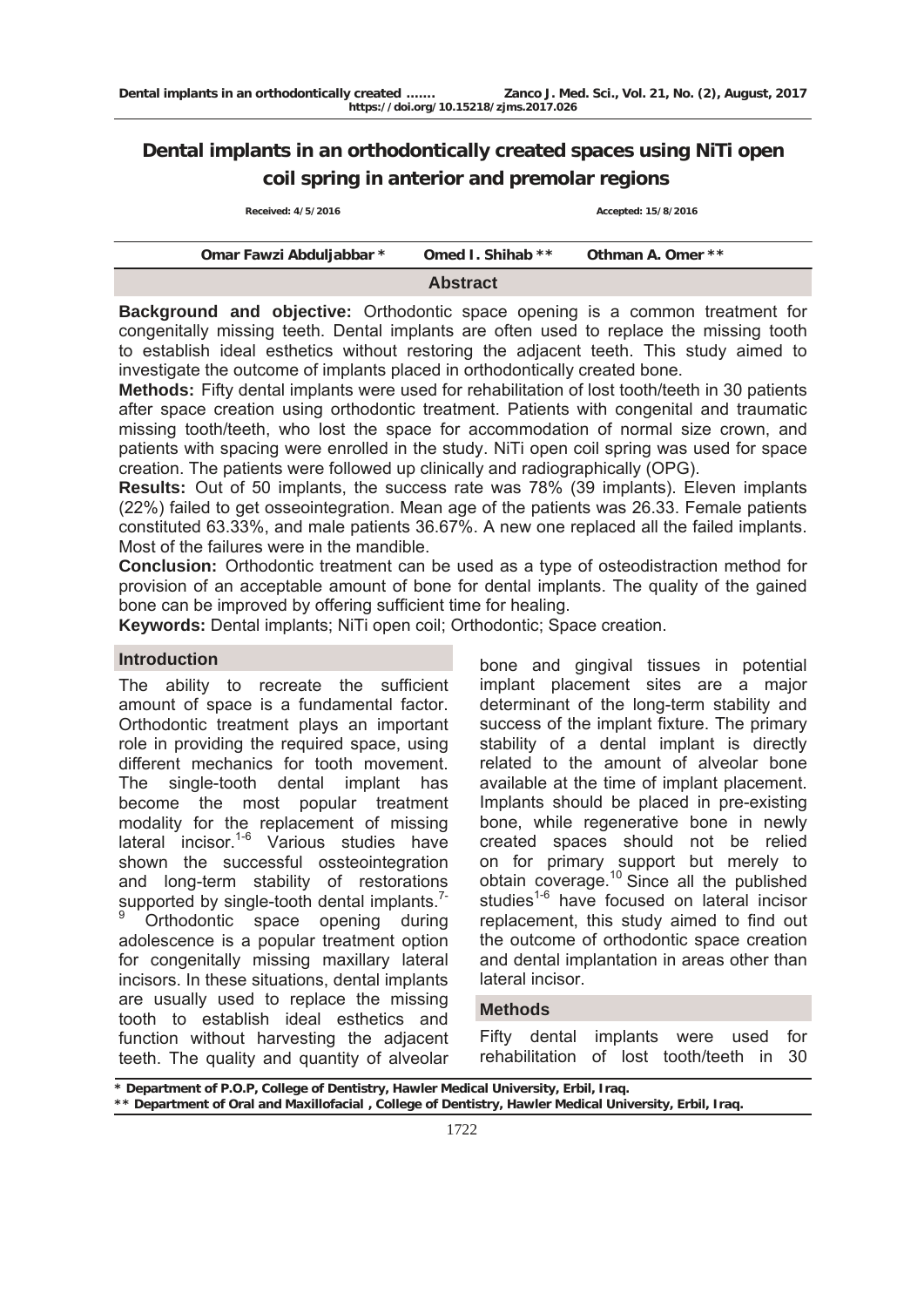patients, after space creation using orthodontic treatment. Patients with congenital and traumatic missing tooth/teeth, who lost the space for accommodation of normal size crown, and patients with spacing were enrolled in the study. Maxillary and mandibular anterior and premolar region were involved. Thorough diagnostic measures including clinical examination, casts, photographs and radiographs (OPG) were performed. The patients were informed about the procedure of orthodontic treatment, for recreating the space for lost tooth, and dental implants. After good control of oral hygiene measures, orthodontic treatment was started with straight arch wire mechanics (Roth 0.22). Starting leveling and alignment with a series of 14, 18, 16\*22 and 17\*25 NiTi wires for about 6 months followed by space creation for the missing tooth/teeth space using NiTi open pushing spring on a 17\*25 stainless steel

**Dental implants in an orthodontically created ……. Zanco J. Med. Sci., Vol. 21, No. (2), August, 2017 https://doi.org/10.15218/zjms.2017.026**

> wire creating a space of about 7-9 mm for the lateral incisors and about 8-10 mm for canines and premolars on both arches (Figure 1). Followed by a period of uprighting and torquing using 18\*25 and 21\*25 both NiTi and stainless steel wires. After that a period of finishing and occlusion settling using light arch wires and inter arch elastic mechanics. After orthodontic space creation, the patient underwent implant surgery with the casual surgical protocol. During the drilling process, the created bone didn't show a noticeable degree of resistant (more spongy). In three cases granulation tissue was detected in the implant bed. Using periapical approach, the granulation tissues were curetted and the bony gap augmented by bone graft and implants were immediately installed. All the patients were recalled for completion of the treatment six months post surgery.



**Figure 1:** Orthodontic appliance showing NiTi pushing spring.



**Figure 2:** Drilling the implant site, periapical approach for bed curetting.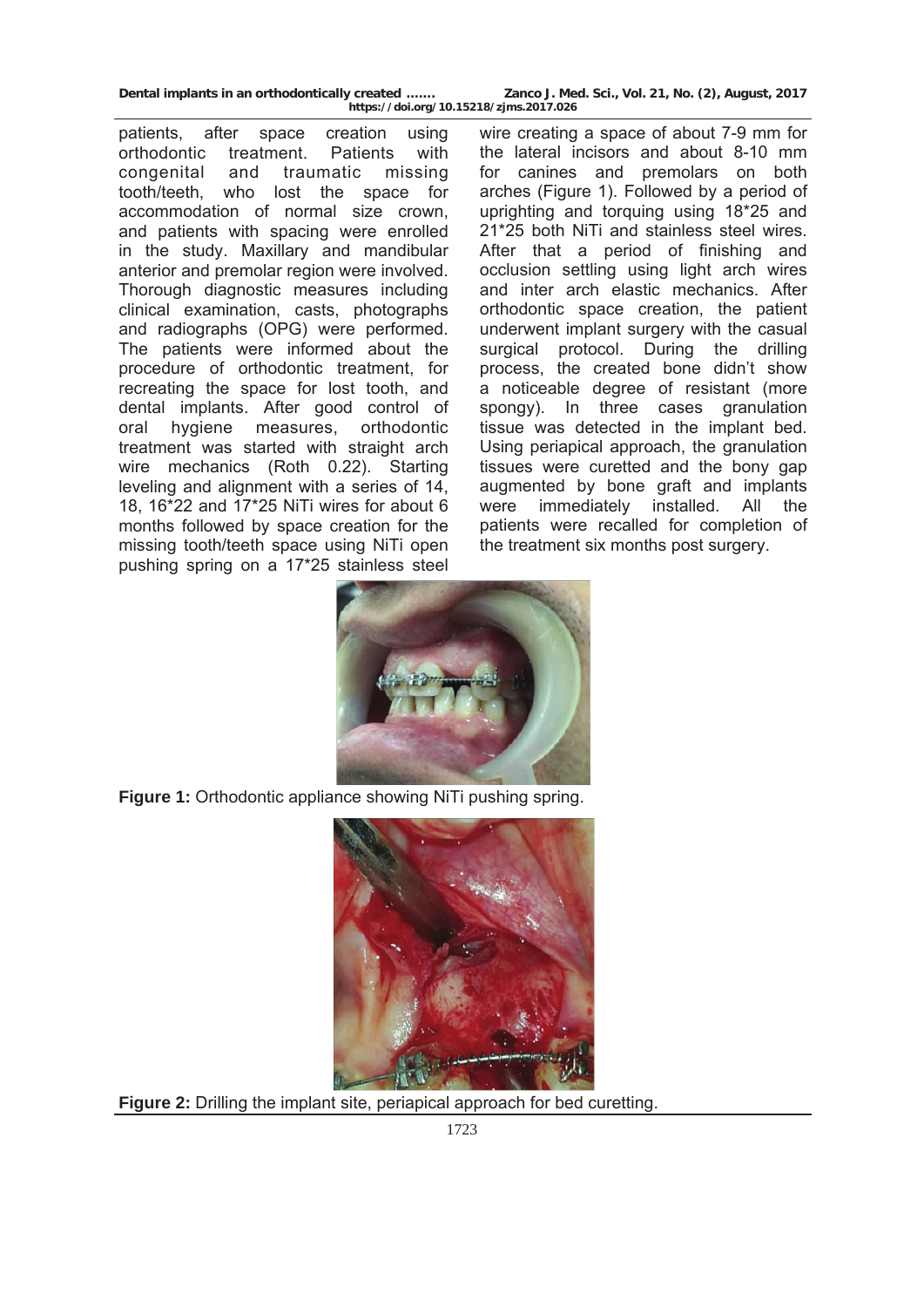| Dental implants in an orthodontically created | Zanco J. Med. Sci., Vol. 21, No. (2), August, 2017 |  |  |  |  |
|-----------------------------------------------|----------------------------------------------------|--|--|--|--|
| https://doi.org/10.15218/zjms.2017.026        |                                                    |  |  |  |  |

### **Results**

Nineteen female (63.3%) and 11 male (36.67) patients participated in the study. Mean age of the patients was 26.33. Fifty implants used for replacement of their lost teeth. Maxillary lateral incisor region was the most common. Eleven implants failed to osseointegrate (22%). Five implants showed early loss during the healing period. Most of the failed implants were in mandible. A new one replaced all the failed implants. Table 1 shows the distribution, success and failure of the implants. After cementation of the crown, the orthodontic appliances were removed and lingual wire used for retention period.

### **Discussion**

Orthodontic tooth movement can play an important role in solving the problem of lost tooth space and formation of new bone for replacement. This study showed a lesser success rate of implants placed in orthodontically created space when compared to conventional methods (pre-existing bone). No similar studies found for comparison. The reason may be that the osteoclasts create a demineralized bony matrix through which the teeth can move easily, whereas the osteoblast maintains bone volume. The new bone

remains immature until full remodeling of the bone has taken place. It is the combination of demineralized bone matrix and immature, uncalcified bone.<sup>11</sup> Maxillary lateral incisor was the commonest missing tooth followed by maxillary canines. The higher success rate found in the region of lateral incisor. Similar results reported by other authors.<sup>1-6,12-15</sup> This may be attributed to the fact that, when canine erupts next to the central incisor, favorable conditions affect the formation of the bone mass through distalization of the canine at the site of the missing lateral incisor.<sup>12</sup> Mandibular region showed more failure rates. This may be attributed to the more dense cortical bone of the mandible, which mandates the use of heavy forces, which in turn lead to the formation of sterile necrotic bone (Hyalinized zone). $16$  The small sample size limits this study. This study is also limited by placing the implants immediately after space creation, i.e. no sufficient time was offered for complete bone remodeling. This insufficient remodeling time may be the cause of increased failure rate. So giving sufficient time for bone remodeling (higher bone quality) and slower orthodontic force for tooth movement may raise the chance of osseointegration of dental implants.

| Replaced tooth by implant | Frequency (%) | <b>Success</b> | <b>Failure frequency</b> |
|---------------------------|---------------|----------------|--------------------------|
| Upper central incisor     | 3(6%)         | 1              | 2                        |
| Upper lateral incisor     | 15 (30%)      | 15             | 0                        |
| Upper canine              | 12 (24%)      | 10             | 2                        |
| Upper 1st premolar        | 2(4%)         | 2              | 0                        |
| Upper 2nd premolar        | $1(2\%)$      |                | 0                        |
| Lower central incisor     | 4(8%)         |                | 3                        |
| Lower lateral incisor     | 6(12%)        | 5              |                          |
| Lower canine              | 0             | 0              | 0                        |
| Lower 1st premolar        | 0             | $\Omega$       | 0                        |
| Lower 2nd premolar        | 7(14%)        | 4              | 3                        |
| Total                     | 50 (100%)     | 39 (78%)       | 11 (22%)                 |

|  |  |  |  |  |  |  |  | <b>Table 1:</b> The success rate of dental implants inserted in orthodontically created spaces. |
|--|--|--|--|--|--|--|--|-------------------------------------------------------------------------------------------------|
|--|--|--|--|--|--|--|--|-------------------------------------------------------------------------------------------------|